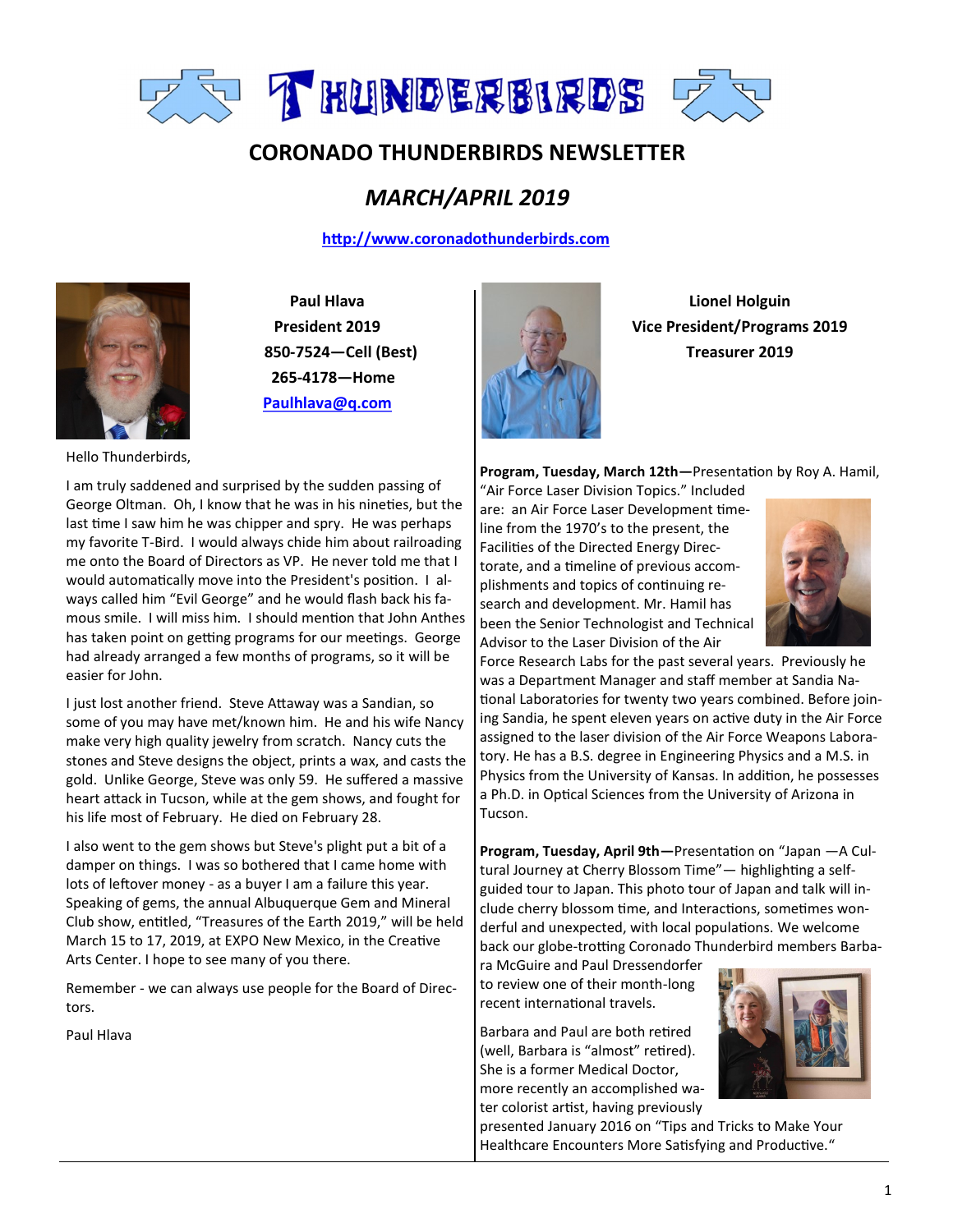Paul Dressendorfer, PhD, is a former manager at Sandia National Laboratories, continues as editor of an IEEE Technical Journal, and has displayed several of his award winning photographs at the New Mexico State Fairgrounds. Paul previously presented for our February 2015 monthly meeting titled, "Background and History on Trike/Ultralight Flying."



Our programs are part of the Coronado Thunderbirds General Monthly Meetings, which are held at the Mountain View Club on KAFB. Social time begins at 11:00 am, when you may purchase a meal for \$10.00 per person. The business portion of the meeting starts at Noon, then the program begins afterwards.

# **Pam Miller Entertainment 2019 220-2409**

**We are in transition—Pam Miller has graciously agreed to fill in for Ellen Biernacki.** 

#### **Popejoy Hall—2018/2019 Season**

- *Frankenstein –* Sat, Mar 2, 2019 8:00 pm
- *A Midsummer Night's Dream –* Sun, Mar 3, 2019 3:00 pm
- *Kinky Boots –* Thu, Mar 7-Sun, Mar 10, 2019, various times
- *The Beach Boys—Now & Then—* Sun, Mar 24, 2019 3:00 pm
- *Piano Battle –* Sun, Mar 31, 2019 3:00 pm
- *The Midtown Men (Jersey Boys) –* Sat, Apr 6, 2019 8:00 pm
- *Sister's Easter Catechism: Will My Bunny Go To Heaven –* Sun, Apr 7, 2019 3:00 pm
- *Lea Salonga –* Tue, Apr 9, 2019 7:30 pm
- *Hotel California –* Fri, Apr 12, 2019 7:30 pm
- *Dance Theatre of Harlem –* Wed, Apr 17, 2019 7:30 pm
- *Che Malambo –* Fri, Apr 26, 2019 7:30 pm
- *David Sedaris –* Sun, May 5, 2019 4:00 pm
- *Cats –* Thu, May 16-Sun, May 19, 2019, various times
- *Beautiful (The Carole King Musical) -* Wed, Jun 12-Sun, Jun 16, 2019, various times

### **The Adobe Theater**

- *Fool for Love*—Mar 15-Mar 31, 2019
- *Quartet*—Apr 19-May 12, 2019

#### **Albuquerque Little Theatre**

- **SHREK THE MUSICAL,** Rated G, March 8 31, 2019
- **RUMORS,** Rated PG-13, April 19 May 5, 2019
- **SINGIN' IN THE RAIN,** Rated G, May 24 June 16, 2019

### **OTHER ACTIVITIES YOU MIGHT BE INTERESTED IN**

Albuquerque Museum 2000 Mountain Rd NW ABQ NM 87104 505-243-7255 Current Exhibition Vision of the Hispanic World November 10,2018-March 31, 2019 – Special Exhibit surcharge, 12 years old and up—\$5. Free admission times (for regular exhibits): First Wednesday each month 9:00-5:00 Third Thursday each month 5:00-8:30 Every Sunday each month 9:00-1:00

Indian Pueblo Cultural Center— The Zia sun is seen everywhere, from commercial planes flown across the United States to tattoos proudly displayed as a badge of honor. Yet, do we know the true origin of the Zia symbol and its original meaning? This exhibit that includes community contributions will take you through the journey of the symbol's origin in Zia pueblo to its commodification that continues to grow in popularity, analyzing the question of ownership. Free.



**Pete Havey, Sr. Membership 2018/2019 268-6816**

**ANNUAL DUES—**It's time to pay your annual Club dues. Dues still remain at \$15.00 per person with a current badge. Checks should be made out to "Coronado Thunderbirds." You may bring them to the General Meeting or mail them to our Membership Chair: Pete Havey 917 Georgia SE Albuquerque, NM 87108

Dues should have been paid no later than February 1, 2019.

If you wish to join Coronado Thunderbirds, also contact our Membership Chair for the latest base pass request form. Remember, you must become a member of the Mountain View Club before you can join the Coronado Thunderbirds.

Also, please keep Pete updated with your current address, phone number, and email address.